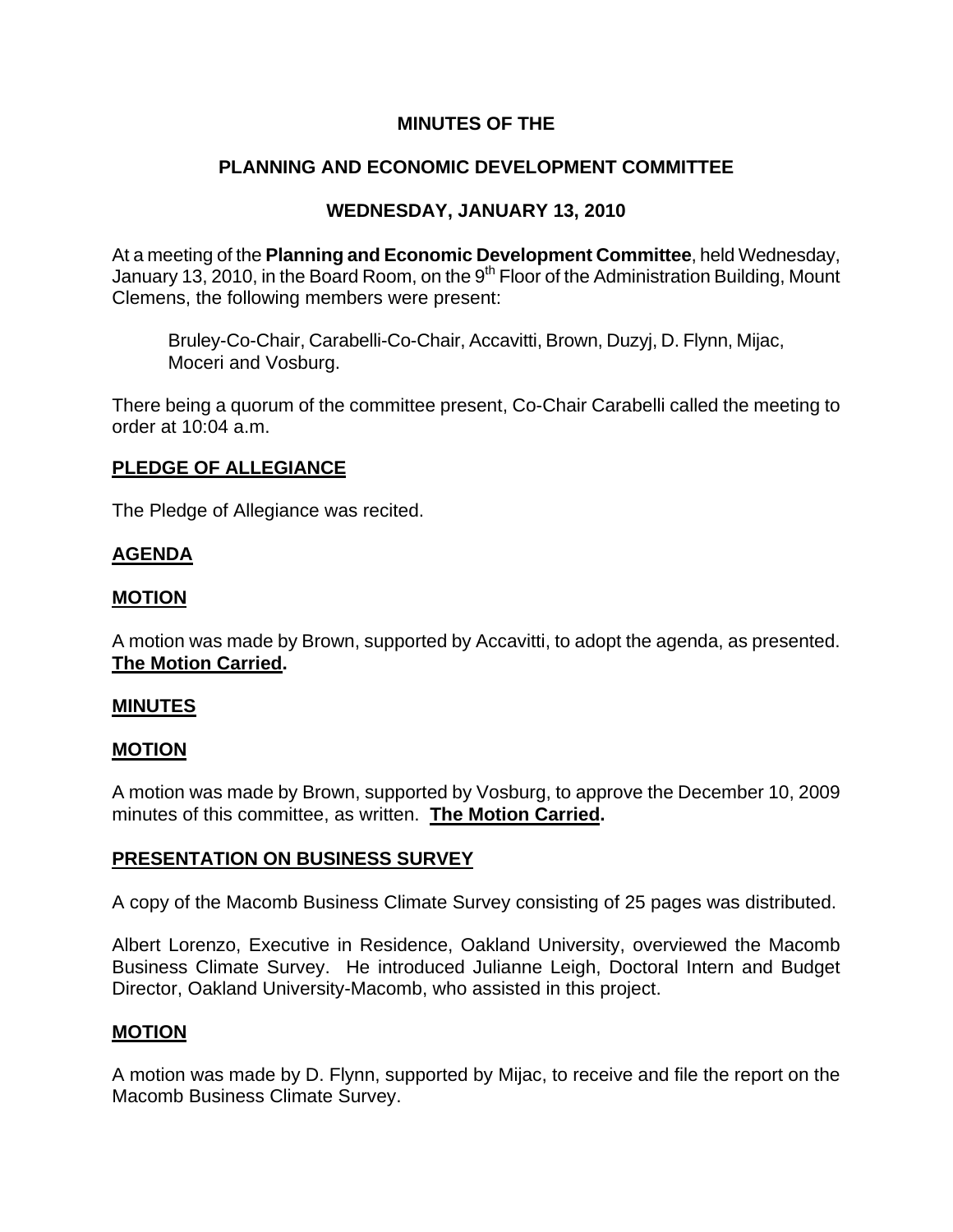The following commissioners spoke: Bruley, Duzyj, Vosburg, Brown and D. Flynn.

Co-Chair Carabelli called for a vote on the motion and **The Motion Carried.** 

## **ECONOMIC DEVELOPMENT**

### Report on Economic Development Trip to Israel

Steve Cassin highlighted his 2009 Automation Alley Trade Mission to Israel, including its purpose, participants and places visited. He spoke about some of the companies who are seeking joint venture partners or looking to expand their businesses in the United States, in particular, Macomb County.

# **MOTION**

A motion was made by Vosburg, supported by Duzyj, to receive and file the report on the Planning and Economic Development Department's recent trip to Israel.

The following commissioners spoke: Duzyj and Vosburg.

Co-Chair Carabelli called for a vote on the motion and **The Motion Carried.** 

## Report on Economic Development Trip to Germany

Jim Ahee highlighted his trip from last year at the Hannover Fair in Germany. The purpose was to explore opportunities for the county on the development of areas of energy efficiency and alternative energy manufacturing needs.

## **MOTION**

A motion was made by Duzyj, supported by Vosburg, to receive and file the report on the Planning and Economic Development Department's 2009 trip to Hannover, Germany.

The following commissioners spoke: Duzyj, Mijac, Vosburg and Carabelli.

Co-Chair Carabelli called for a vote on the motion and **The Motion Carried.** 

## Report on Economic Development Trip to China

Justin Robinson provided an overview of the recent economic development trip to China. He spoke about its purpose, participants, trip preparation, overview of meetings held and places visited, and the next steps for the Planning and Economic Development Department and the Macomb Cultural Economic Partnership.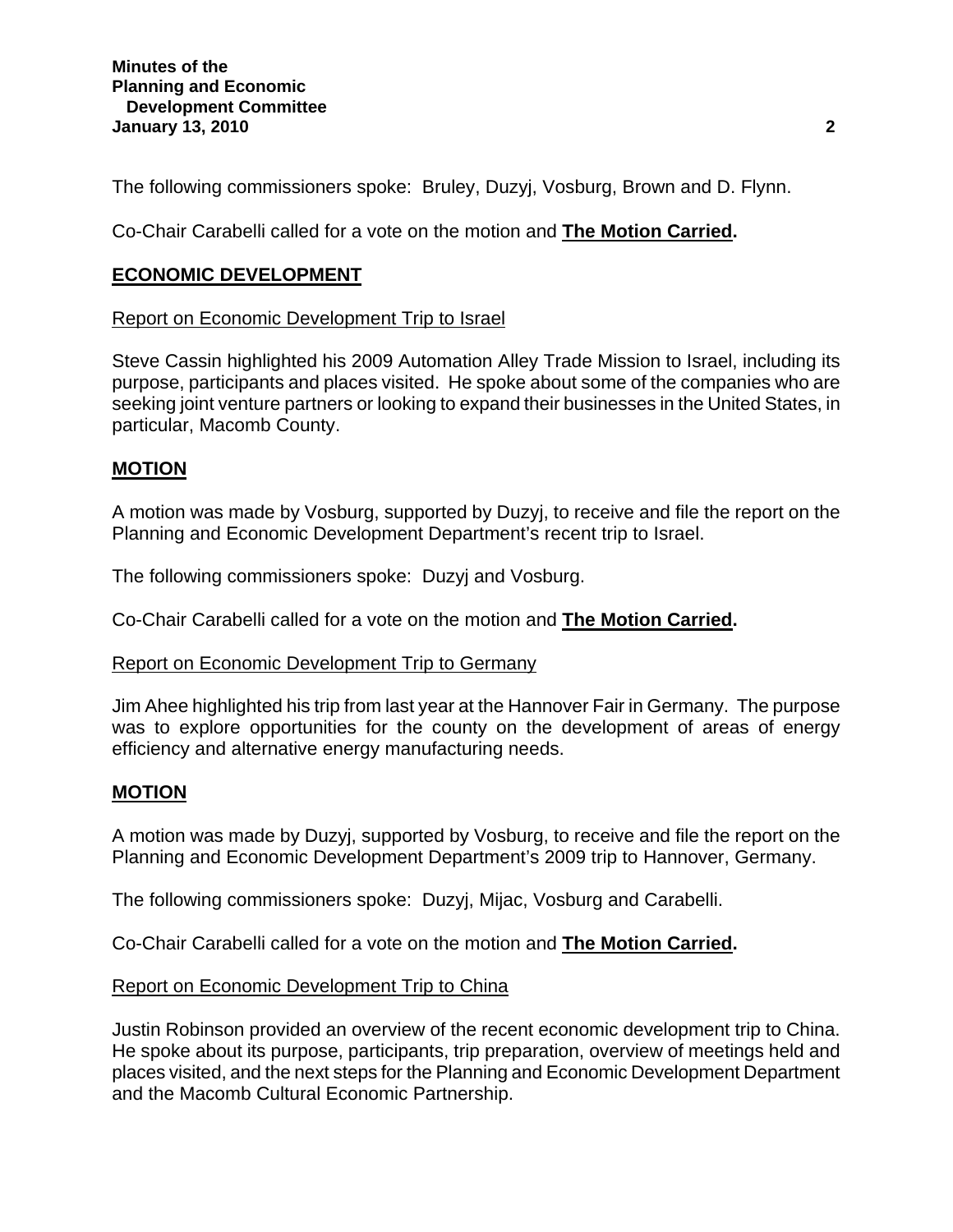#### **MOTION**

A motion was made by Vosburg, supported by Duzyj, to receive and file the report on the Macomb delegation recent trip to China.

The following commissioners spoke: Bruley and Brown.

Co-Chair Carabelli called for a vote on the motion and **The Motion Carried.** 

Request Authorization to Promote Economic Development Services on Access America Website

A two-page outline was distributed.

# **COMMITTEE RECOMMENDATION – MOTION**

A MOTION WAS MADE BY D. FLYNN, SUPPORTED BY BROWN, TO RECOMMEND THAT THE BOARD OF COMMISSIONERS AUTHORIZE THE PROMOTION OF ECONOMIC DEVELOPMENT SERVICES ON ACCESS AMERICA WEBSITE.

The following commissioner spoke: Vosburg.

During discussion, Justin Robinson noted that the cost is \$400 per year.

Co-Chair Carabelli called for a vote on the motion and **THE MOTION CARRIED.** 

#### Report on EB-5 Visa Program

A two-page outline, along with a one-page article was distributed.

Justin Robinson provided an overview of the handouts.

The following commissioners spoke: Bruley and Brown.

#### **COMMITTEE RECOMMENDATION – MOTION**

A MOTION WAS MADE BY VOSBURG, SUPPORTED BY BROWN, TO RECOMMEND THAT THE BOARD OF COMMISSIONERS AUTHORIZE THE DEPARTMENT OF PLANNING AND ECONOMIC DEVELOPMENT TO STUDY THE EB-5 VISA PROGRAM AND BRING BACK RECOMMENDATIONS TO COMMITTEE. **THE MOTION CARRIED.**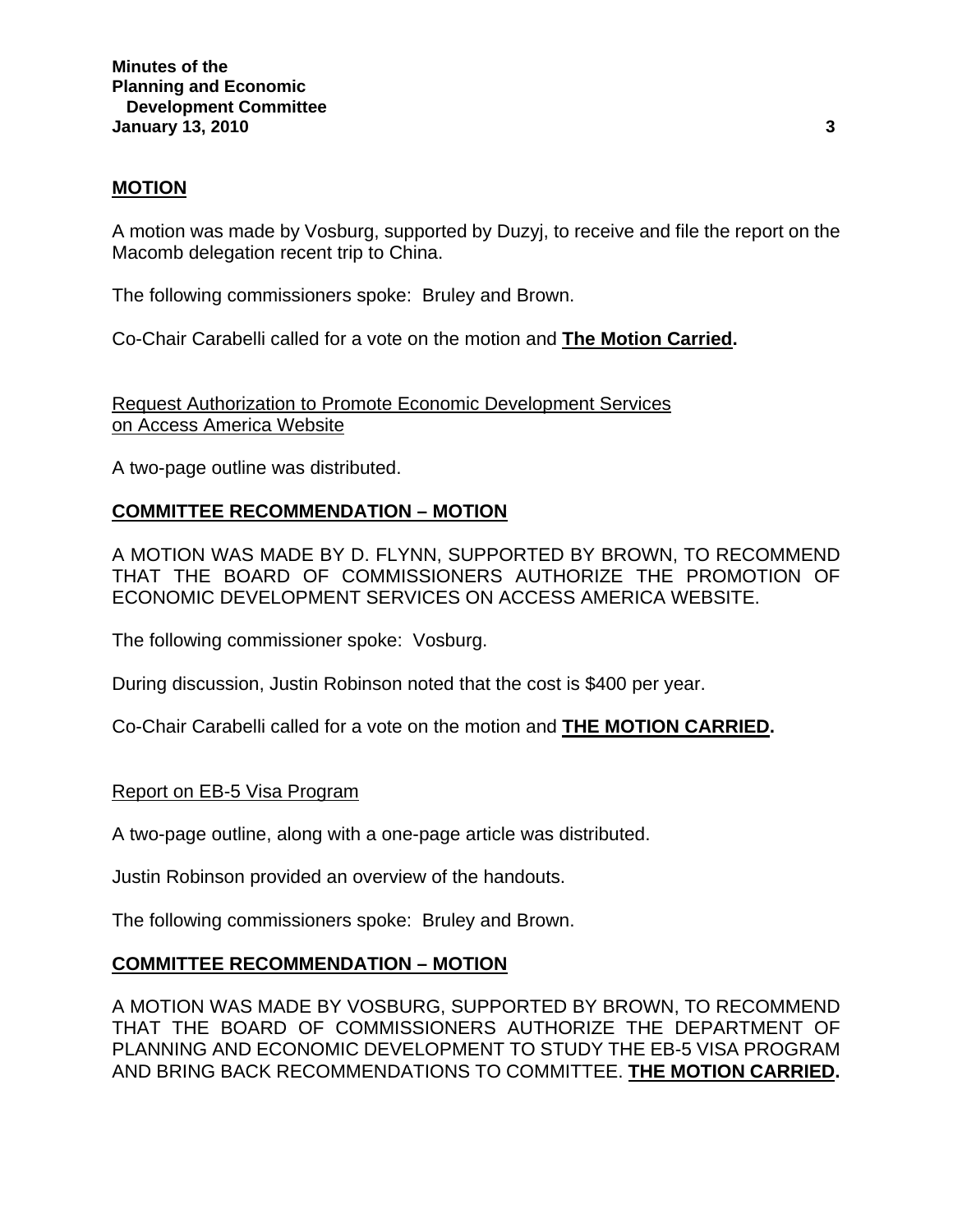### Memorandum of Understanding Between Nantong and Macomb County

A copy of the Memorandum of Understanding was distributed.

### **COMMITTEE RECOMMENDATION – MOTION**

A MOTION WAS MADE BY BROWN, SUPPORTED BY MIJAC, TO RECOMMEND THAT THE BOARD OF COMMISSIONERS APPROVE THE MEMORANDUM OF UNDERSTANDING BETWEEN THE PREFECTURE-LEVEL CITY OF NANTONG, JIANGSU PROVINCE, PEOPLE'S REPUBLIC OF CHINA AND MACOMB COUNTY, MICHIGAN.

The following commissioners spoke: Vosburg, Bruley and Brown.

The maker of the motion and its supporter agreed to amend their motion to include the following language: "Contingent upon review by Corporation Counsel before the Full Board meeting."

Co-Chair Carabelli called for a vote on the motion and **THE MOTION CARRIED.** 

#### Approval of Extending Letter of Invitations to Macomb County for China Contacts

Commissioner Bruley noted that Shanghi University should be included in the motion.

## **COMMITTEE RECOMMENDATION – MOTION**

A MOTION WAS MADE BY BROWN, SUPPORTED BY D. FLYNN, TO RECOMMEND THAT THE BOARD OF COMMISSIONERS APPROVE EXTENDING A LETTER OF INVITATION TO MACOMB COUNTY FOR THE FOLLOWING ORGANIZATIONS AND COMMUNITIES: NANTONG (PREFECTURE-LEVEL CITY), JIANGSU PROVINCE, PRC; COUNTY OF QIDONG, JIANGSU PROVINCE, PRC; SHANGHAI INTERNATIONAL AUTO CITY, JIADING DISTRICT, SHANGHAI, PRC; JIADING DISTRICT, SHANGHAI, PRC; SAIC MOTORS, INC., JIANDING, SHANGHAI, PRC; ZHABEI DISTRICT, SHANGHAI, PRC AND SHANGHI UNIVERSITY. **THE MOTION CARRIED.** 

#### **COMMUNITY DEVELOPMENT**

#### Report on Neighborhood Stabilization Program

## **MOTION**

A motion was made by Vosburg, supported by Duzyj, to receive and file the report on the Neighborhood Stabilization Program. **The Motion Carried.**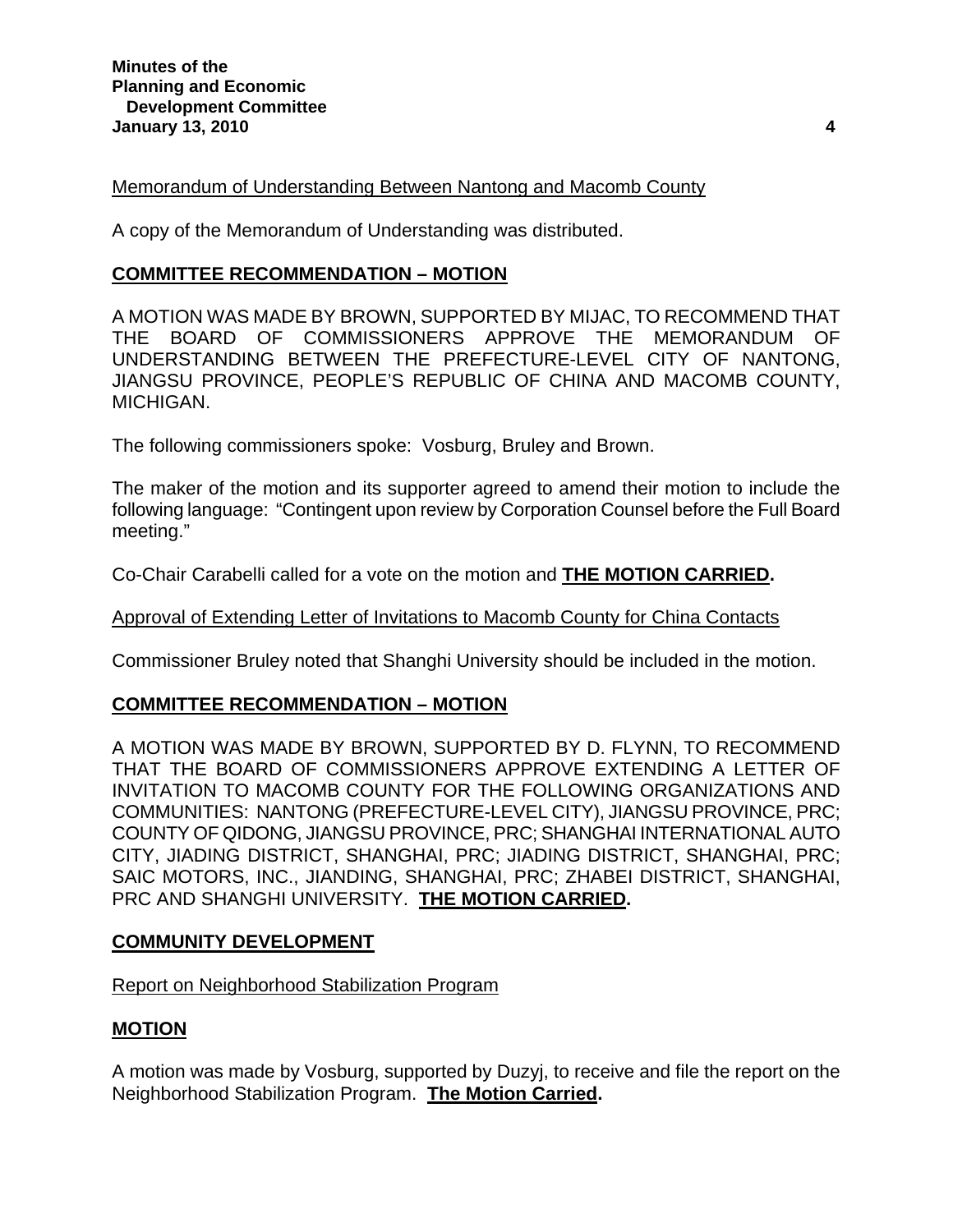#### **COMMUNITY PLANNING**

#### Update on Countywide Trail Program

John Crumm gave an update on the Countywide Trail Program and what was accomplished in 2009.

The following commissioners spoke: Brown, Carabelli and Vosburg.

#### **MOTION**

A motion was made by Vosburg, supported by Mijac, to receive and file the report on the Countywide Trail Master Plan. **The Motion Carried.** 

#### **ENVIRONMENTAL**

Authorization to Prepare Great Lakes Restoration Initiative Grant Application

### **COMMITTEE RECOMMENDATION – MOTION**

A MOTION WAS MADE BY VOSBURG, SUPPORTED BY DUZYJ, TO RECOMMEND THAT THE BOARD OF COMMISSIONERS AUTHORIZE THE DEPARTMENT OF PLANNING AND ECONOMIC DEVELOPMENT TO PREPARE AN APPLICATION FOR A GREAT LAKES RESTORATION INITIATIVE GRANT. **THE MOTION CARRIED.** 

#### **MARKETING & PROMOTION**

#### Update on Macomb Magazine

#### **MOTION**

A motion was made by Mijac, supported by Moceri, to receive and file the update report on the Macomb Magazine.

Maria Zardis informed committee members that solicitation packets were sent out. The vendor informed her that they are getting a few more no's than anticipated.

The following commissioners spoke: Bruley and Duzyj.

Co-Chair Carabelli called for a vote on the motion and **The Motion Carried.**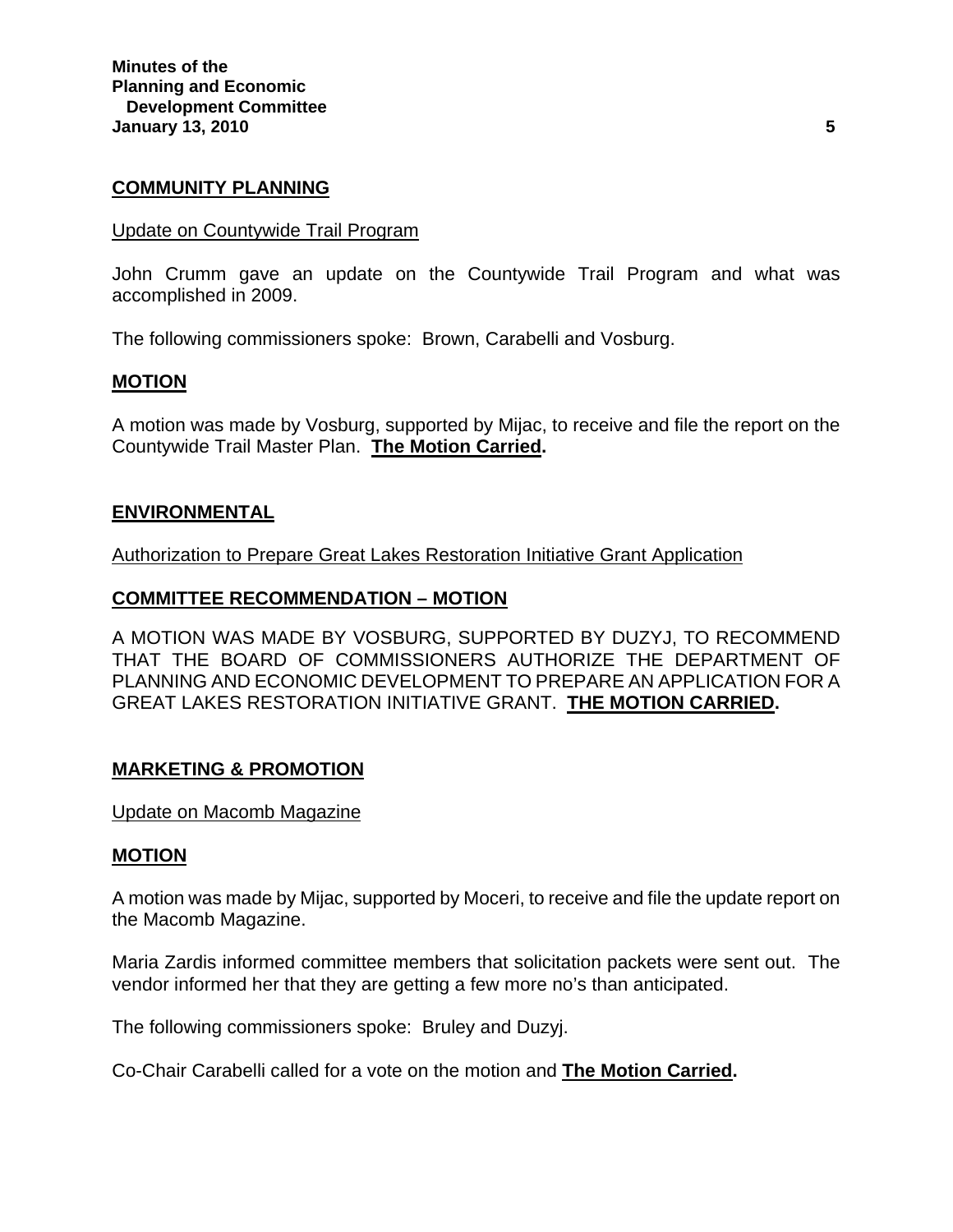**Minutes of the Planning and Economic Development Committee January 13, 2010 6** 

### **TOURISM**

No report.

### **ADMINISTRATIVE**

### Request Authorization to Continue Macomb Region 10 SBTDC Program

### **COMMITTEE RECOMMENDATION – MOTION**

A MOTION WAS MADE BY VOSBURG, SUPPORTED BY MIJAC, TO RECOMMEND THAT THE BOARD OF COMMISSIONERS AUTHORIZE THE MACOMB COUNTY DEPARTMENT OF PLANNING AND ECONOMIC DEVELOPMENT TO CONTINUE THE SMALL BUSINESS AND TECHNOLOGY DEVELOPMENT CENTER PROGRAM AND RENEW THE AGREEMENT WITH THE MICHIGAN SMALL BUSINESS DEVELOPMENT CENTER AT GRAND VALLEY STATE UNIVERSITY FOR THE PURPOSE OF CONTINUING TO PROVIDE BUSINESS ASSISTANCE SERVICES TO MACOMB COUNTY COMPANIES AND RESIDENTS. **THE MOTION CARRIED.**

## **REGIONAL PARTNERSHIPS**

Update on Macomb-Oakland University Business Incubator

#### **MOTION**

A motion was made by Vosburg, supported by Mijac, to receive and file the report on the Macomb-Oakland University Business Incubator. **The Motion Carried.** 

## **ECONOMIC DEVELOPMENT EVENTS**

- January 20 Business Legal Issues
- February 10 Fundamentals of Starting a Business
- February 17 Writing a Business Plan
- Spring 2010 Automation Alley Global Trade Education Program

#### **MOTION**

A motion was made by Vosburg, supported by Duzyj, to receive and file the report on upcoming events. **The Motion Carried.**